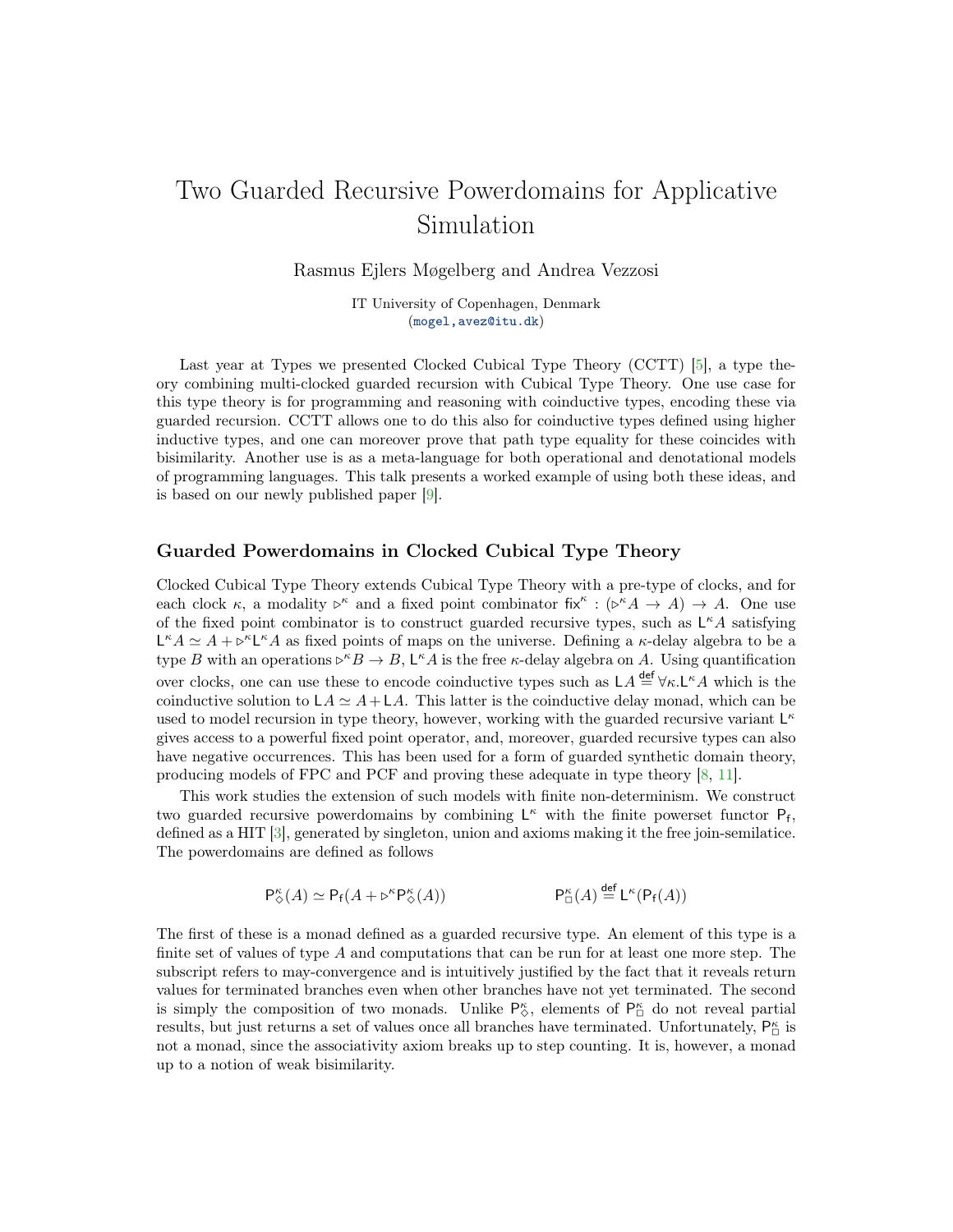Two Guarded Recursive Powerdomains for Applicative Simulation Møgelberg and Vezzosi

#### Semantics for the untyped lambda calculus

Both these constructions carry a semilattice structure. In the case of  $\mathsf{P}_\diamond^\kappa$  the union operation is defined using the one for  $P_f$ . In the case of  $P_{\Box}^{\kappa}$ , the union operations evaluates the two given computations in parallel and returns the union once they have both terminated. This means that the delay is the maximum of the delays of the two input computations. Algebraically,  $P^{\kappa}_{\diamondsuit}(A)$  is the free join semilattice and  $\kappa$ -delay algebra on A with no equations between the two structures. For  $P_{\Box}^{\kappa}(A)$ , the delay algebra structure distributes over the semilattice one, but also satisfies additional non-algebraic interaction equations.

Using the semilattice structures, one can define denotational semantics for the untyped lambda calculus extended with finite non-determinism in the form of an operation M or N. In both cases, the domain of the denotational semantics is a solution to a guarded recursive domain equation defined as

$$
SVal^{\kappa} \stackrel{\text{def}}{=} \triangleright^{\kappa} (SVal^{\kappa} \to T(SVal^{\kappa})) \qquad \qquad D^{\kappa} \stackrel{\text{def}}{=} T(SVal^{\kappa})
$$

where T can be instantiated to  $P^{\kappa}_{\diamond}$  and  $P^{\kappa}_{\Box}$  (or indeed any monad-like construction with a semilattice structure). This semantics can be proved sound with respect to the standard bigstep may- and must operational semantics which we write as  $\Downarrow_{\Diamond}$  and  $\Downarrow_{\Box}$  respectively.

## Applicative similarity

As an example application of these powerdomains, we look at how to prove applicative similarity a congruence for the untyped lambda calculus with finite non-determinism. This is usually proved using operational reasoning and Howe's method [\[7,](#page-2-5) [6,](#page-2-6) [4,](#page-2-7) [2\]](#page-2-8), or in some cases advanced domain theoretic techniques such as Stone duality  $[10, 1]$  $[10, 1]$  $[10, 1]$ . Here we build on a proof by Pitts  $[12]$ , which uses a denotational semantics in domain theory and a relation between syntax and semantics. Our contribution is to extend from the case of pure lambda calculus to finite nondeterminism and adapt to guarded synthetic domain theory.

In a few more details, a relation R is an applicative may-simulation if M RN and M  $\downarrow_{\diamond}$  $\lambda x.M'$  implies

$$
\exists N'.\ N\Downarrow_{\Diamond}\lambda y. N' \land (\forall (V:\mathsf{Val}).M'[V/x]\,R\,N'[V/x])
$$

May-similarity  $\leq_{\diamond}$  is the greatest may-simulation, and this can be defined in Clocked Cubical Type Theory using a combination of guarded recursion and quantification over clocks, similarly to the coinductive delay monad L. The aim is to show that this is a congruence. Our proof uses a relation  $\preceq^{\kappa}: D^{\kappa} \times \Lambda \to \mathsf{Prop}$  between the denotational semantics mentioned in the previous section, and syntax. The key lemmas state that  $[M]^{\kappa} \preceq^{\kappa} M$  for all closed M, and that  $M \leq_{\diamond} N$ <br>is equivalent to  $\forall \kappa \mathbb{N} M^{\kappa} \prec^{\kappa} N$ . We prove a similar result for the asses of must similarity. is equivalent to  $\forall \kappa. [M]^{\kappa} \preceq^{\kappa} N$ . We prove a similar result for the case of must-similarity.

#### Implementation

The results mentioned above have been proved on paper, and only few lemmas have been formally verified in a proof assistant. In the time since this work was completed, Vezzosi has implemented an experimental extension of  $Agda<sup>1</sup>$  $Agda<sup>1</sup>$  $Agda<sup>1</sup>$  based on CCTT. Using this it should now be possible to implement these proofs in Agda without much overhead from the paper versions developed in this work. One point of the talk is therefore to announce the Agda branch for CCTT to the Types community.

<span id="page-1-0"></span><sup>1</sup>https://github.com/agda/guarded/tree/forcing-ticks